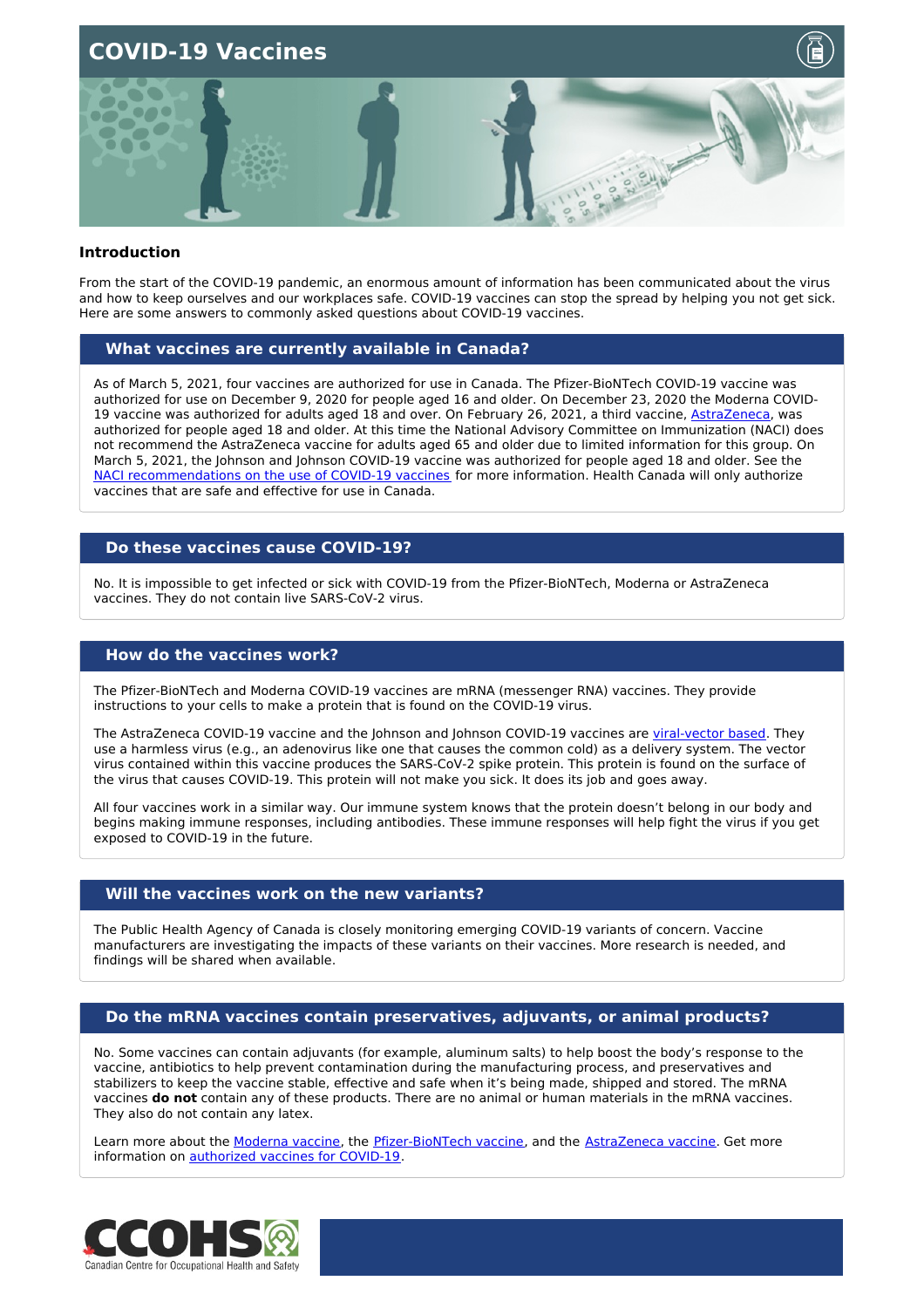## **COVID-19 Vaccines**

#### **What is polyethylene glycol (PEG)?**

Both the Pfizer-BioNTech and Moderna vaccines contain polyethylene glycol (PEG). PEG is a potential allergen. It is also used in bowel preparation for colonoscopies, laxatives, cough syrup, cosmetics, contact lens solutions, skin care products and as an additive in some food and drinks.

The AstraZeneca vaccine does not contain PEG but does contain a potential allergen, polysorbate 80. It is used in cosmetics and in medical preparation (e.g., vitamin oils, tablets).

Consult with your health care provider or allergist to discuss whether vaccination is right for you.

#### **Can I still receive the vaccine if I have allergies?**

You should not receive the vaccine if you have a severe allergy to any of the vaccine ingredients or any materials found in the vaccine's packaging (such as the aluminum vial cap or synthetic rubber stopper) or if you had a severe allergic reaction (e.g. anaphylaxis) to a previous dose of a COVID-19 vaccine. Consult your health care provider about any concerns prior to receiving a COVID-19 vaccination.

#### **Are there other medical conditions to consider before getting vaccinated?**

Yes. COVID-19 vaccinations might be prioritized for those with underlying medical conditions who may be at risk for more severe disease or outcomes of COVID-19 (e.g., older adults and people who are living with obesity).

Anyone with questions or concerns, including those who are pregnant or breastfeeding, or those who are [immunocompromised](https://www.healthline.com/health/immunocompromised-how-to-know-if-you-have-a-weakened-immune-system#What-does-immunocompromised-mean?) (e.g., a reduced ability to fight infections or other diseases) should consult with their health care provider about the risks and benefits of COVID-19 vaccination. The National Advisory Committee on Immunization has prepared [recommendations](https://www.canada.ca/en/public-health/services/publications/healthy-living/canadian-immunization-guide-part-2-vaccine-safety/page-3-contraindications-precautions-concerns.html) on the use of COVID-19 vaccines. The Public Health Agency of Canada has a tool kit for health care [providers](https://www.canada.ca/content/dam/phac-aspc/documents/services/diseases-maladies/2019-novel-coronavirus-infection/health-professionals/covid-19-healthcare-professionals-vaccine-toolkit.pdf).

#### **How many doses do I need?**

The Pfizer-BioNTech , Moderna , and AstraZeneca vaccines each require two doses. The first dose provides instructions to your cells to create an immune system response against the virus that causes COVID-19. The second dose boosts and strengthens that immune response. The second dose should be received when recommended by your healthcare provider. The Johnson and Johnson vaccine requires one dose.

#### **Can I take a different vaccine for my second dose?**

The current recommendation from the National Advisory Committee on Immunization (NACI) is to receive the same vaccine for the two doses. If the first product is not available, a similar type of COVID-19 vaccine (e.g., the mRNA vaccine) can be used. See the NACI [recommendations](https://www.canada.ca/en/public-health/services/immunization/national-advisory-committee-on-immunization-naci/recommendations-use-covid-19-vaccines.html) on the use of COVID-19 vaccines for more information.

#### **What are the possible side effects from these vaccines?**

Mild to moderate side effects are very common and last no more than a few days. Common side effects include pain at the injection site, tiredness, headache, muscle pain, joint pain, chills, and fever.

A serious adverse event following immunization such as a severe allergic reaction (e.g. anaphylaxis) is very rare. Some side effects, like fever, happen more often after the second dose.

Ask your health care provider what they recommend to help with any potential side effects.

#### **How soon can I get vaccinated?**

COVID-19 vaccines will be available to everyone in Canada who is eligible to receive a COVID-19 vaccine. Beginning in December 2020, doses of the vaccines will be distributed in phases.

Priority populations have been identified for early immunization due to the limited and staggered arrival of vaccine supply.

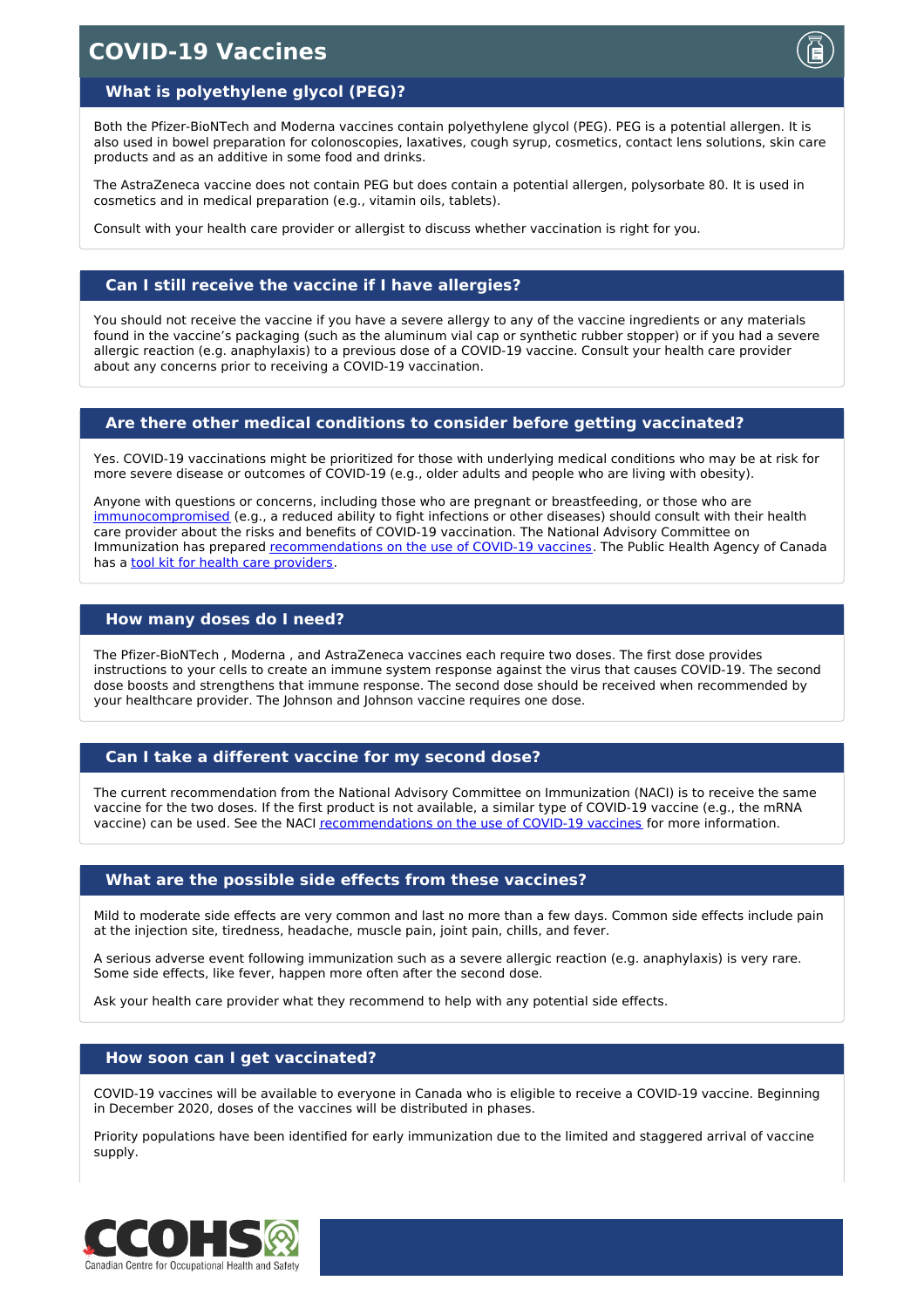# **COVID-19 Vaccines**



As vaccine becomes available it will be given to health care workers not included in the initial rollout, residents and staff of all other congregate settings (e.g., migrant workers, correctional facilities, homeless shelters), and essential workers (e.g., police, firefighters, food production). Vaccinations will continue to expand to all Canadians. Learn more about the [vaccine](https://www.canada.ca/en/public-health/services/diseases/2019-novel-coronavirus-infection/prevention-risks/covid-19-vaccine-treatment/vaccine-rollout.html) rollout.

### **How long will I be protected once I receive the vaccine? Will I need one annually?**

Experts do not know. It is too soon to know if additional vaccinations will be required. Long-term protection is still being evaluated. For that reason, you should continue to practice important public health [measures](https://www.canada.ca/en/public-health/services/diseases/2019-novel-coronavirus-infection/prevention-risks.html#p) such as physical distancing, wearing a mask and hand washing to help reduce the spread of [COVID-19](https://www.canada.ca/en/public-health/services/diseases/2019-novel-coronavirus-infection/prevention-risks.html#p).

#### **Can my employer make COVID-19 vaccination mandatory?**

Employees of the federal government, federally regulated sectors, and crown corporations are required to be vaccinated as a condition of employment (unless they have a medical exemption).

For other workplaces, Canada is offering the COVID-19 vaccine on a voluntary basis to anyone in Canada who is eligible and would like to receive the vaccine. It is possible some employers may require proof of vaccination against COVID-19 (e.g., if required for international *[travel](https://www.canada.ca/en/public-health/news/2021/02/government-of-canada-expands-restrictions-to-international-travel-by-land-and-air.html)*). As the vaccination rollout continues, some workplaces may have employees who are partially vaccinated, fully vaccinated or not yet vaccinated. Employers will need to consider how a partially vaccinated workforce impacts their organization. Your employer should work with your health and safety committee or representative to assess the risk factors for COVID-19 transmission and implement controls to help stop the spread. Speak with your employer, committee or representative, or your union if available, to discuss any concerns you might have about COVID-19 vaccination requirements in your workplace, including any need for [accommodation](https://www.chrc-ccdp.gc.ca/en/about-human-rights/what-the-duty-accommodate).

#### **I had COVID-19. Do I still need to get vaccinated?**

It is not clear how long someone is protected from getting reinfected with SARS-CoV-2. Although rare, reinfection can occur. It is still recommended to get the vaccine even if you have already had COVID-19.

#### **How many people need to get the vaccine for herd immunity to work?**

Community (herd) immunity occurs when enough people are immune to an infectious disease so that it's unlikely to spread and cause disease in those who are not immune. The number of people who need to have protection (either by vaccination and/or natural infection) to achieve herd immunity varies by disease. At this time, experts do not know how many people need to get vaccinated to achieve herd immunity against COVID-19. As new research emerges on COVID-19 immunity and vaccines are more widely distributed, experts will have a better understanding of how we can achieve herd immunity.

#### **I've been vaccinated. Do I still need to wear a mask?**

Yes. Currently there isn't enough scientific evidence to say whether the spread of COVID-19 can be stopped by vaccination alone. Because of this, it is essential that everyone continues to follow public health measures to help stop the spread of COVID-19.

It's important to avoid crowds and crowded spaces, keep at least 2 metres away from people outside of your household, wear a [well-constructed](https://www.canada.ca/en/public-health/services/diseases/2019-novel-coronavirus-infection/prevention-risks/about-non-medical-masks-face-coverings.html) and well-fitted mask that covers your nose, mouth, and chin, and practice good hand and respiratory hygiene. Wash your hands often with soap and warm water for at least 20 seconds or use a hand [sanitizer](https://www.canada.ca/en/health-canada/services/drugs-health-products/disinfectants/covid-19/hand-sanitizer.html) containing at least 60% alcohol.

Cough or sneeze into a tissue or the bend of your arm, not your hand. Dispose of any tissues you've used as soon as possible in a lined waste basket and wash your hands immediately afterwards. Avoid touching your eyes, nose, or mouth with unwashed hands.

#### **Should I get the flu vaccine this year?**